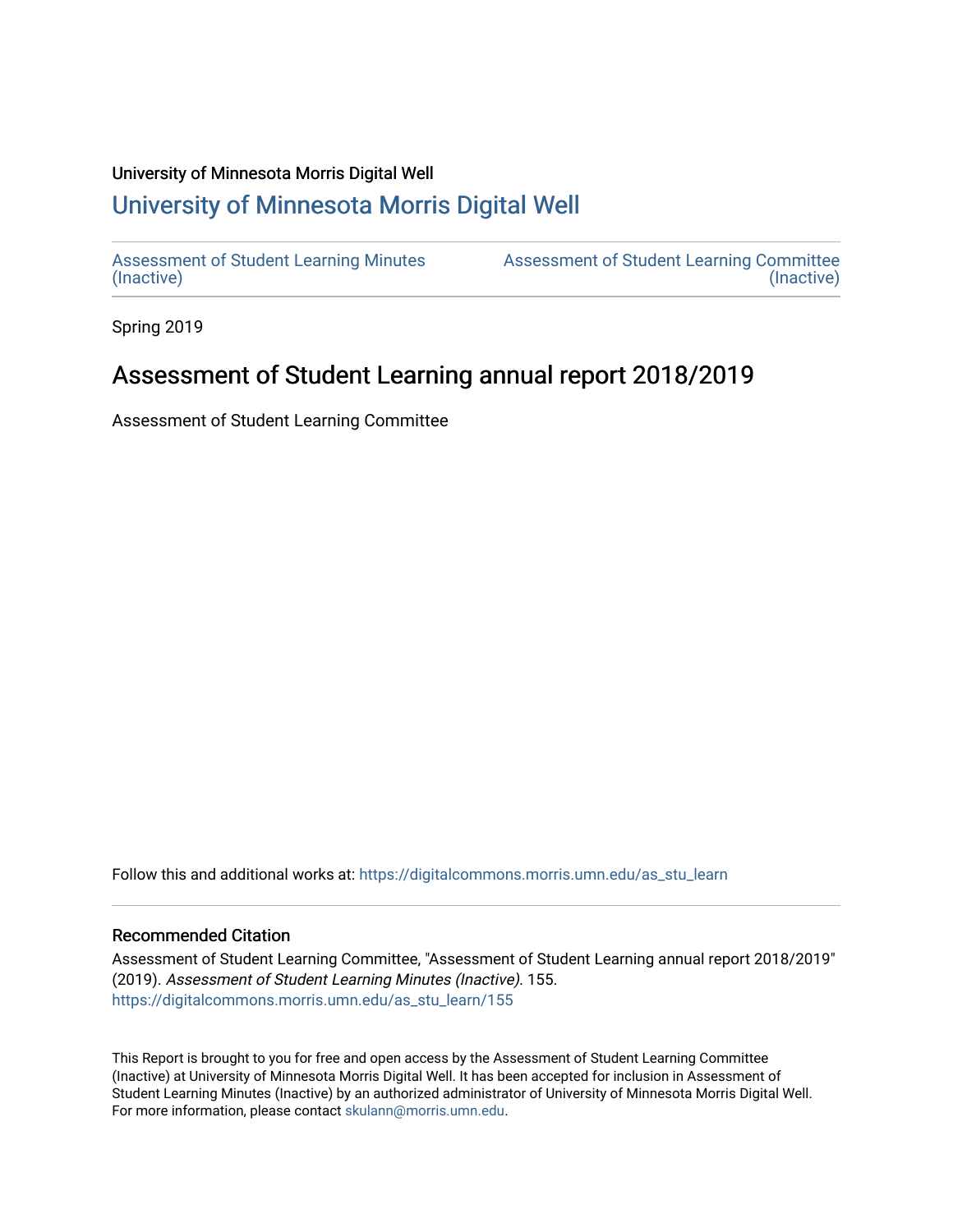# **ACTIVITIES OF THE ASSESSMENT OF STUDENT LEARNING COMMITTEE, AY 2018-2019[1](#page-1-0)**

The UMM constitution charges the Assessment of Student Learning Committee (ASLC) with the following responsibilities:

*The Assessment of Student Learning Committee oversees and provides support to all aspects of the assessment process, receives all data and materials generated by assessment activities, recommends improvements in the assessment program, and disseminates reports on the results of assessment and the initiatives based on assessment intended to improve student learning.*

### **Overseeing and Providing Support to All Aspects of the Assessment Process**

During AY-2018-2019, the ASLC oversaw and provided support for the assessment process in the following ways:

- Creating a new Assessment Canvas site that provided a central location for faculty to find resources, templates, guides, and to upload their assessment plans and reports
- Updating and distributing templates for assessment planning and annual program assessment reports.
- Working with the new administrative unit, the Assessment Council, to define the role of each unit within the assessment process.

# **Receiving All Data and Materials Generated by Assessment Activities**

During the AY 2018-2019, the ASLC received assessment plans and program assessment reports from all academic programs in the Divisions of Humanities, Science and Math, and Social Science, along with summaries of the extensive federal and state-mandated assessments undertaken by the Division of Education. This data is available to faculty and staff through the new Assessment Canvas site (https://canvas.umn.edu/courses/83413). It is also stored in the ASLC Google drive, which is accessible to all ASLC members. Older reports and up-to-date minutes can be found in the UMM Digital Well.

Reports with aggregated data from general education assessment are available on the Assessment Canvas site. The data from individual courses and students is on the ASLC Google drive, where it is only accessible to ASLC members, in order to preserve the privacy of students and faculty who participated.

### **Developing New Campus Student Learning Outcomes (CSLOs)**

The single largest task undertaken by the ASLC in AY2018-2019 was to develop new CSLOs. The process included:

• Research on best practices for CSLOs at other institutions (Fall 2018)

<span id="page-1-0"></span> <sup>1</sup> Rebecca Dean, Chair of Assessment of Student Learning Committee, May 2019